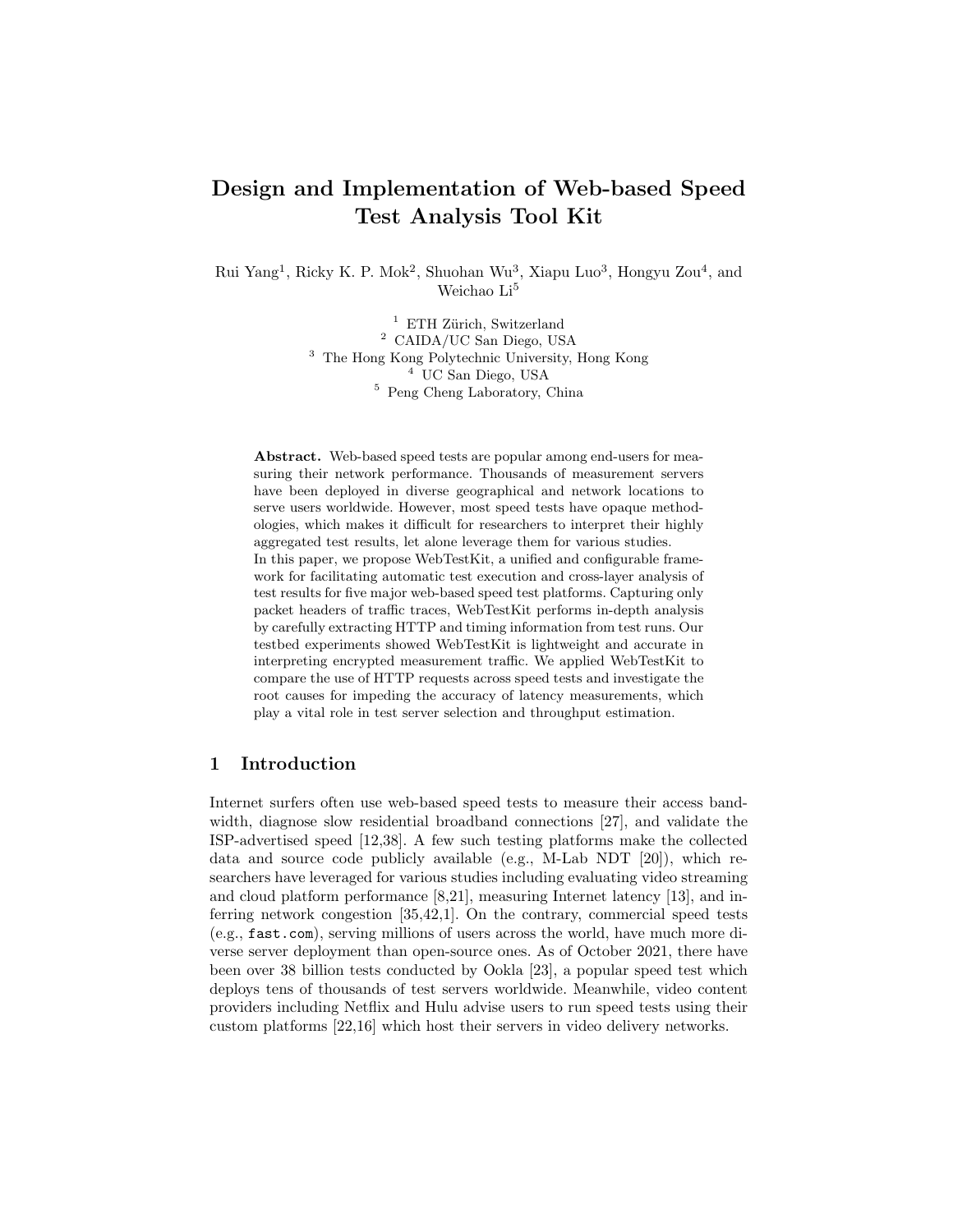Despite their popularity and resources, unfortunately, it is still very hard for the research community to effectively utilize these proprietary tests. First, most speed tests offer only a web interface that selects a default test server for users, which makes automatic and configurable test execution burdensome. Second, despite the overhead introduced by different layers (e.g., the browser itself) and environmental dynamics (e.g., network congestion), these platforms report only few simple metrics (e.g., download/upload throughput). Without data providing the necessary context, diagnosing the root causes of performance degradation is very difficult. Finally, even though the measurement traffic is dummy data, speed tests run over HTTPS, preventing observation of HTTP transactions directly from packet captures. This opacity presents challenges for understanding speed tests since correlating the HTTP transactions with timings of the corresponding packets is essential for comprehensively analyzing speed test results (e.g., mapping TCP congestion behavior to underlying test methodologies).

To bridge this gap, we propose WebTestKit, a lightweight framework which enables automatic execution and in-depth analysis of web-based speed tests. WebTestKit has three design goals:  $(i)$  provides a unified and configurable interface for executing reproducible tests across multiple platforms,  $(ii)$  captures test data extensively from multiple layers in a lightweight manner, and  $(iii)$  conducts cross-layer analysis to provide a comprehensive view of the speed test results.

We implemented a prototype of WebTestKit to achieve our goals. The key idea of WebTestKit is to keep our framework lightweight and still allow an in-depth analysis of test results with high accuracy. To achieve this, we  $(i)$ minimized overhead by capturing only packet headers of measurement traffic and  $(ii)$  developed a packet matching algorithm to locate HTTP messages in encrypted traffic without decrypting them. We used a headless Chromium browser to automate the execution of five major web-based speed tests: Ookla Speedtest [24], Comcast Xfinity test [7], Netflix Fast.com [9], CloudFlare speed test [6], and speedof.me [2]. We crawled the full server lists by exploiting RESTful APIs used on Ookla and Xfinity test websites. When conducting measurements, WebTestKit allows users to select specific servers from these server lists.

Our testbed experiments showed that WebTestKit has a significantly lower impact on measurements compared to capturing full-size packets. WebTestKit is also accurate in inferring the locations of HTTP messages in packet traces, allowing us to extract many timing information from the encrypted traffic.

We demonstrated the capability and usability of WebTestKit with three use cases. We studied the behavior of different speed tests (§6.1) and found that the number and size of HTTP requests/responses were largely different between tests. Some tests sent thousands of small requests, increasing the load of the client. We discovered that preflighted requests were often unintentionally triggered, generating additional network overhead. We also used WebTestKit in the wild to run Xfinity speed test from Google Cloud (GCP) for two weeks (§6.2). We found high round-trip time (RTT) variances reported by the test due to the plausible glitches in the web interface. We compared the accuracy of two sets of JavaScript APIs that speed tests commonly used for RTT measurements. We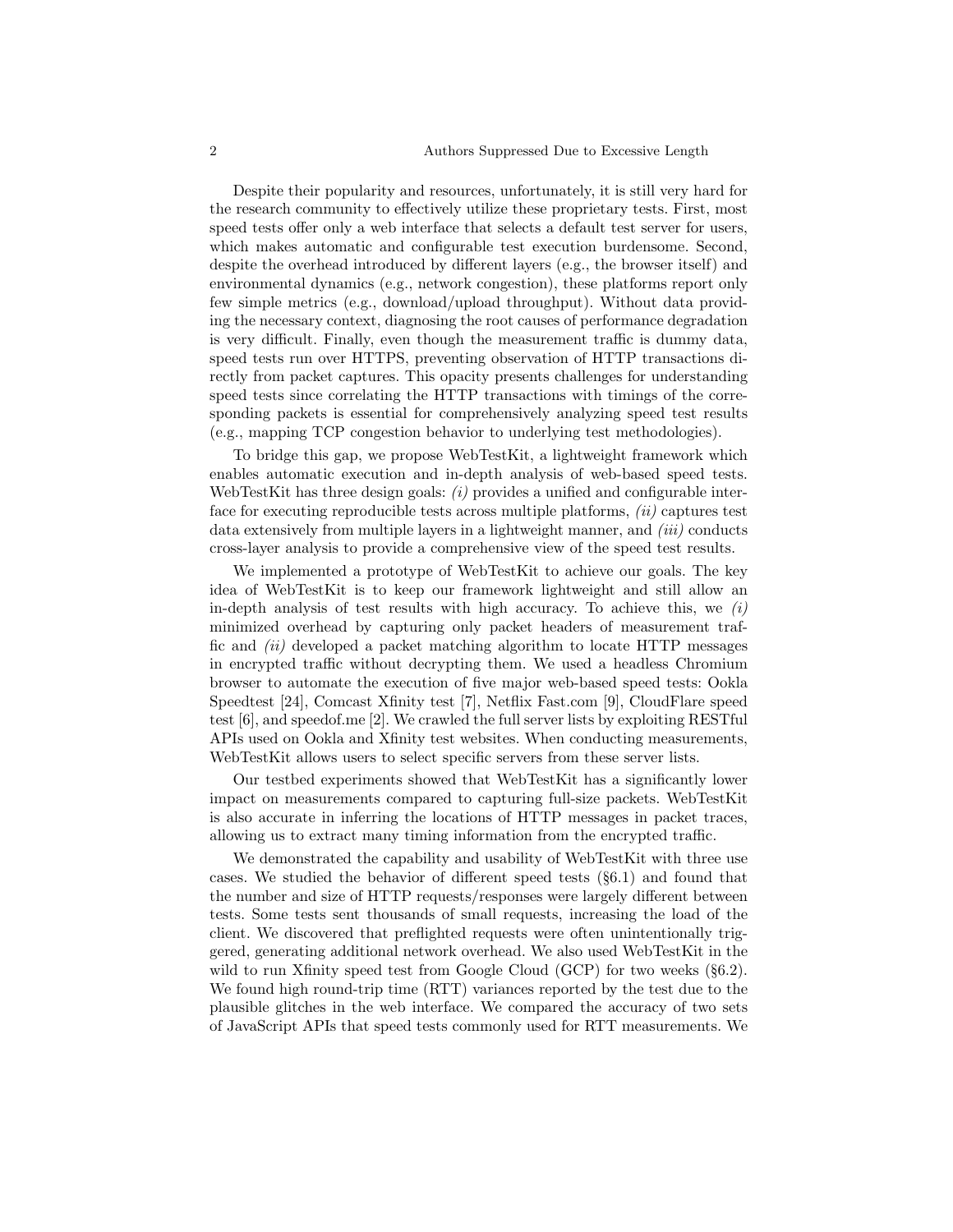found that the measurements using XMLHttpRequest API suffered from at least 2.3ms error, compared to the RTTs captured by tcpdump.

# 2 Related Work

In this section, we first survey work on speed test tools and then, explore the studies on evaluating their performance and accuracy.

Speed Test Tools Most commercial web-based speed tests [24,9,2,20,7] are flooding-based which use one or multiple parallel TCP connections to saturate the access link. However, these tools could incur high costs including excessive data transfer. Probe-optimized tools like Spruce [33] and IGI/PTR [15] employ the Probe Gap Model which sends back-to-back packet pairs to estimate the available bandwidth with the packet pair dispersion. There are also some tools using the Path Rate Model (e.g., Pathload [17] and Pathchirp [28]) which sends packet trains at different sending rates to self-induce congestion at the bottleneck. Unfortunately, these tools are highly sensitive to different network dynamics (e.g., packet loss), often leading to non-negligible inaccuracies especially in high-speed networks. Recently, FastBTS [43] used a statistical sampling framework to probe elastic bandwidth for high-speed wide-area networks, with significantly reduced data usage and test duration. CLASP [21] leveraged speed tests to perform throughput measurements from the cloud. Murakami [19] supports running automated speed test measurements and collecting test results. It also provides a configurable interface for recurring jobs. Instead of building new speed test tools, WebTestKit focuses on analyzing the existing web-based speed tests that are most popular among end-users.

Speed Test Evaluation Goga and Teixeira [11] compared the accuracy of floodingbased methods [33,28] and probe-optimized tools [33,15,17] for measuring residential broadband performance from home gateways. Sundaresan et al. [34] conducted experiments to determine the number of parallel TCP flows required to accurately perform throughput measurements using the BISMark platform. Li et al. [18] evaluated three commonly used browser-based delay measurement methods, and found that the socket-based approach incurred smaller overhead than the HTTP-based one. Feamster and Livingood [10] and Bauer et al. [4] identified potential issues in various speed test platforms for measuring Gigabit broadband networks (e.g., the selected off-net measurement servers). Yang et al. [43] evaluated the accuracy of eight representative speed tests. However, different from WebTestKit, they did not perform any further analysis of test data to infer causes of inaccuracies.

## 3 Web-based Speed Test Platforms

Web-based speed test platforms conduct bulk data transfers over HTTP(S)/ TCP [25] to measure the bandwidth of the bottleneck link by saturating it with TCP flows. The bottleneck link is commonly the "last mile"  $-$  the access link between the client and the Internet. In this scenario, the ideal location of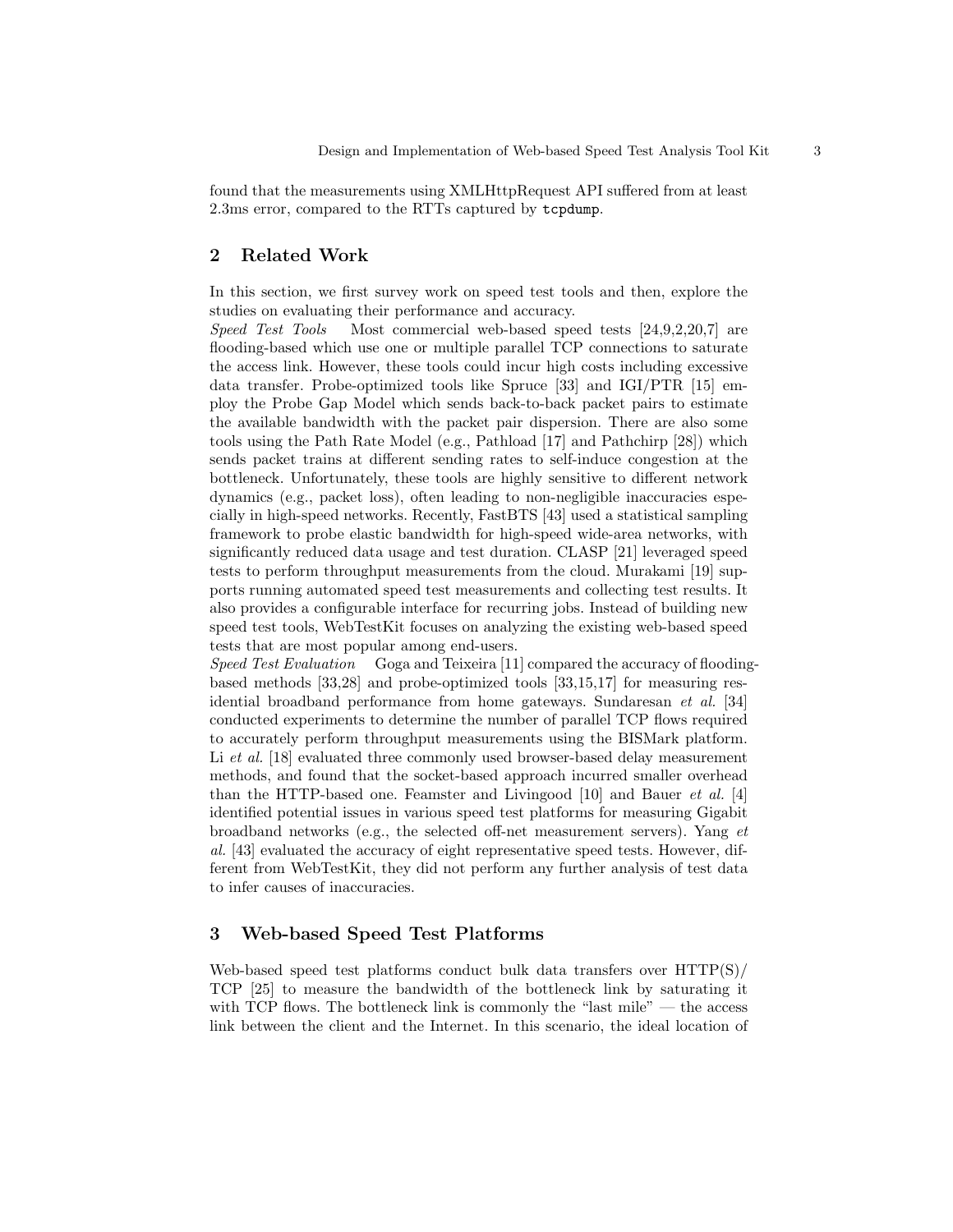the server is as close as possible to the client to minimize the latency. TCP throughput has a well-understood inverse relationship with latency  $[26]$  — the longer the latency across a path, the lower the throughput, all other factors being equal. As broadband access speeds increase, low latencies from test servers to clients ensure that measurement flows can saturate the bottleneck link [3].

Platform  $\#$  of Servers Network(s) Server Selection  $\#$  of TCP flows<sup>1</sup> Ookla [24] >12,000 Various ISPs Latency, IP Geolocation 6  $X\text{finity}$  [7]  $78^{\dagger}$  Comcast IP Geolocation 18 Fast.com [9] Unknown Netflix Latency, IP Geolocation 11 SpeedOf.Me [2] 88 Verizon Edgecast Anycast 1 Cloudflare [6] Unknown Cloudflare CDN Anycast 1

Table 1: Comparison of HTTP-based speed test platforms.

‡ : Speed test platforms may adapt the number of connections used depending on the type and speed of connections. We evaluated the tests in a wired Gigabit network. <sup>†</sup>: These Xfinity servers were distributed in 29 locations in the United States.

Table 1 summarizes the properties of HTTP-based speed test platforms that WebTestKit supports. The scale of deployment and network coverage largely varies across platforms. Ookla speedtest has deployed the largest number (>12 000) of measurement servers around the world. These servers are hosted by ISPs, webhosting companies, and cloud services. Other speed test platforms host servers only within their own networks or CDNs. Speed test platforms employ different methods to select test servers for users. Ookla first selects 10 servers nearest to the user based on IP geolocation and uses the one with the lowest round-trip time from the user. CDN-based speed tests share the same catchment functions as their host CDNs to divert users. All the platforms, except speedof.me, use HTTP/1.1 over TLS to perform throughput measurements. Three of the platforms establish multiple concurrent TCP connections to saturate the bottleneck. Although speed of me adopts  $HTTP/2$ , it sequentially downloads/uploads web objects without invoking the multiplexing mechanism.

Some of these speed tests do offer a command-line interface (CLI) [31,30,29]. Though convenient for automating tests, these CLIs cannot capture multiplelayer information (e.g., browser-layer), which is essential for correctly interpreting measurements and performing further analysis.

# 4 Design of WebTestKit

In this section, we discuss the design objectives of WebTestKit (§4.1), then its components (§4.2) and implementation (§4.3).

#### 4.1 Design Objectives

The main challenge of building a tool to leverage the many web-based speed tests for various research studies, lies in designing a framework that extensively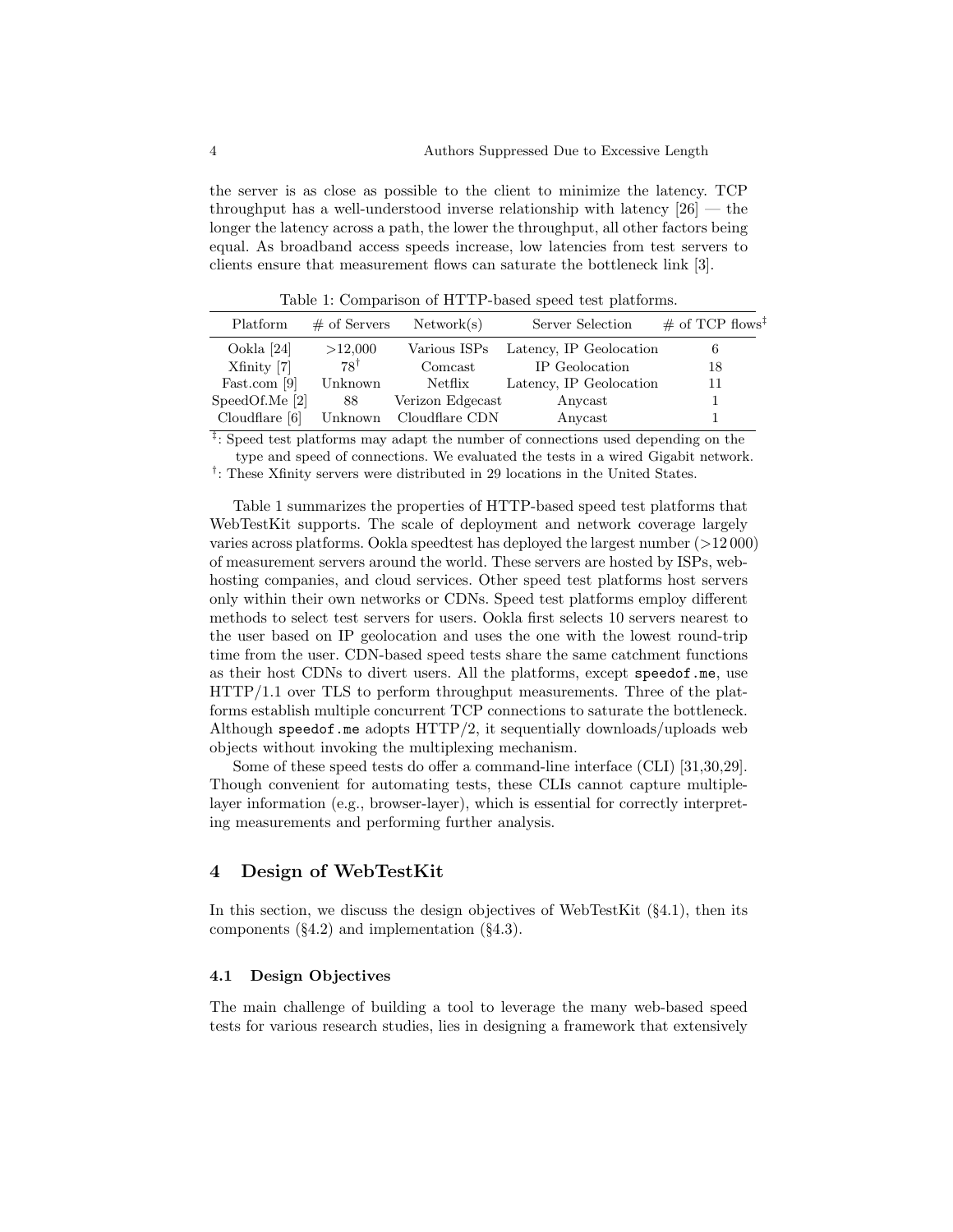collects and provides in-depth analysis of test data, while keeping it lightweight and easy to use. Specifically, we have the three following design objectives.

A Unified and Configurable Interface Our first design objective is to provide users with a unified and configurable interface for automatically executing all web-based speed tests we support. This objective is two-fold:  $(i)$  a unified interface to improve usability and repeatability of these platforms which allows fair comparison among them, and  $(ii)$  a configurable interface to support measurement server selection which effectively exploits the resources of speed tests.

Lightweight and Extensive Data Collection Our second design objective is to enrich metrics we collect to allow correct interpretation of measurements. Due to the run-time dynamics of speed tests, collecting information to monitor the local environment, browser, and network traffic is essential for in-depth analysis of network quality and possible sources of measurements inaccuracies. Lightweight data collection also necessary mitigates potential interference with actual speed test measurements.

In-depth Cross-layer Analysis Our third design objective, closely related to the second, is to perform cross-layer analysis of collected data. We aim at providing a comprehensive and in-depth view across different layers in the system.

#### 4.2 Components of WebTestKit

With the three design objectives in mind, we propose WebTestKit, a lightweight framework for automating speed tests with different configurations and providing in-depth analysis of test results. WebTestKit consists of three modules:

1. Measurement server exploration module discovers available measurement servers in speed test infrastructures. Of the five platforms listed in Table 1, Xfinity and Ookla speed tests support manual selection of measurement servers. However, their full lists of servers are not publicly available like M-Lab. To allow adjustably configuring the targeted servers for different needs, WebTestKit first identifies RESTful APIs that the web interface uses to query measurement servers by observing the associated HTTP transactions, and then uses these RESTful APIs to retrieve measurement server information including hostnames, IP addresses, and physical locations. As of October 2021, WebTestKit found 78 and 12 149 test servers in Xfinity and Ookla platforms, respectively.

2. Test execution module integrates a suite of tools to automate the execution of speed tests and capture data from different layers. The main challenge is to minimize the interference of data collection with throughput measurements. Our key insight is to capture only headers of measurement packets to minimize overhead. We show (§5.1) that this module is lightweight and has minimal impact on the throughput measurements.

For all speed test platforms we support, WebTestKit provides a commandline interface for programmably visiting and executing tests. To guarantee that our results are identical to a user manually running the test with a Chromium browser, we used an actual browser to render and interact with the speed test platforms. Given a speed test platform and the measurement configurations (e.g., target server), the interface will interact with the web page by clicking the 'Start'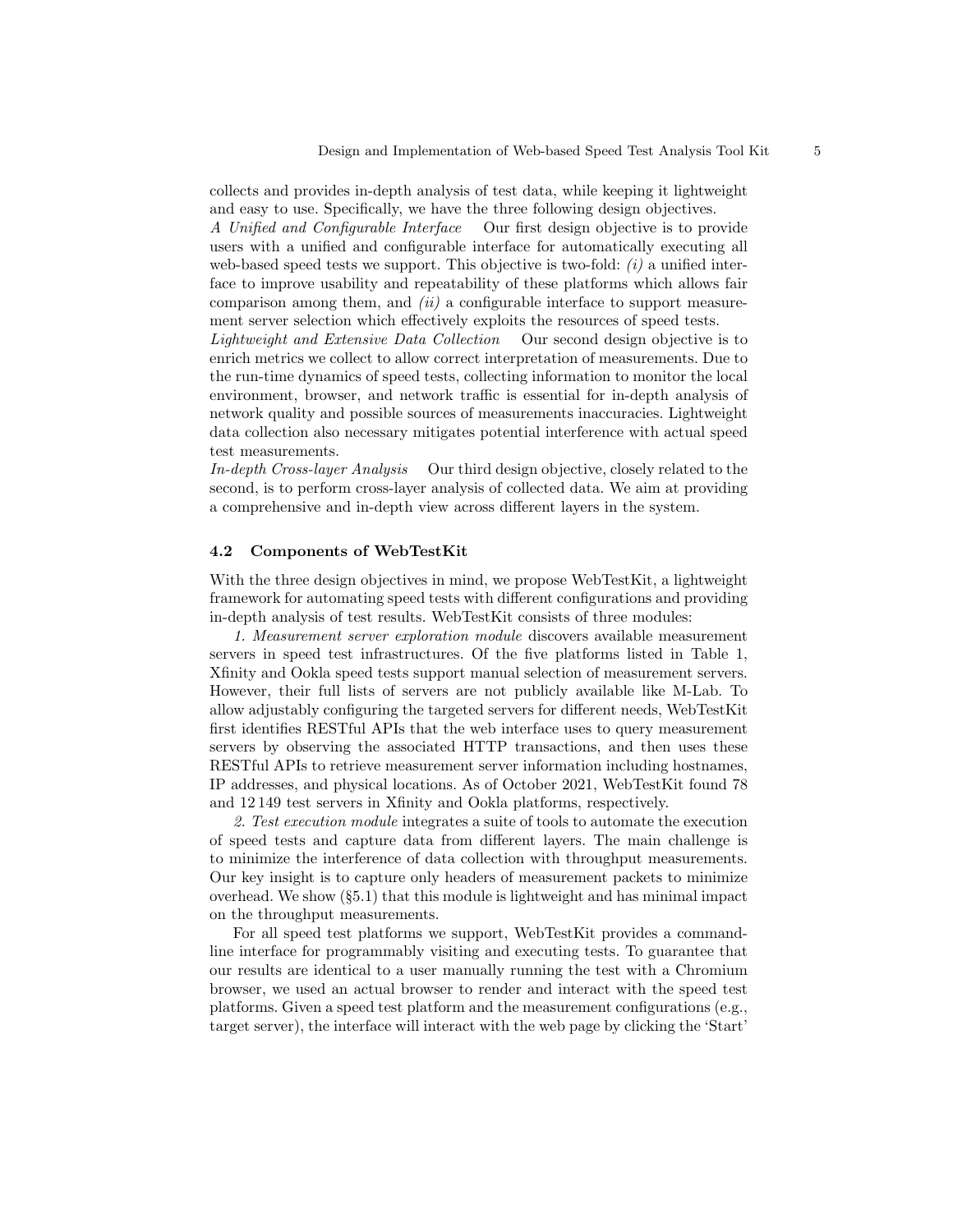button, selecting measurement options, detecting the completion of the test, and capturing the results displayed on the page.

In the browser, WebTestKit uses the performance trace function [37] to reveal the resource timing API information [39] and event information received by JavaScript XMLHttpRequest API [41]. We could have obtained such information by capturing two types of internal messages (devtools .timeline and blink.user timing). However, a recent update in Chrome (and Chromium) [14] removed visibility of pre-flight HTTP OPTIONS requests from performance trace. Having only partial visibility of HTTP transactions could easily cause inaccuracies in matching the corresponding packets. Therefore, we employed Chrome's NetLog [36], which provides network layer information including TCP source ports and the data transmission progress of all HTTP flows at the socket level.

At the packet level, WebTestKit captures the first 100 bytes of packets which include the headers. It also collects CPU and memory usage of the end host every second during the execution of tests using SoMeta [32].

3. Analysis module performs analysis of data collected in Test execution module to generate an in-depth view of all HTTP transactions from application level to packet level. WebTestKit conducts its analysis in a three-step fashion:  $(i)$  identifies URLs for measurement flows,  $(ii)$  extracts information for HTTP transactions, and *(iii)* locates HTTP messages in encrypted packet traces.

The module first identifies URLs of RESTful APIs or web objects corresponding to download/upload tests by response/request sizes and crafts platformspecific regular expressions to match URLs. Then, it uses the NetLog trace to filter HTTP transactions associated with measurement flows.

The second step is to extract events from NetLog and performance traces to obtain timing information observed by the browser and JavaScript, respectively. Since both traces have limited documentation, to correctly interpret the traces, we used visualization tools (e.g., NetLog viewer  $[5]$  and about: tracing tool  $[37]$ ). For each HTTP transaction in the measurement flows, WebTestKit extracts the send/arrival times of HTTP requests/responses, and the sending/receiving progress events of downloading/uploading large objects.

Finally, we developed a packet matching algorithm to locate HTTP messages in encrypted traffic. This step is the key for our analysis because lacking visibility of HTTP messages at the packet level will make an in-depth analysis almost impossible. For example, without such visibility, we cannot quantify the overhead posed by different layers from timing information of measurement traffic. Although we could export SSL keys from the browser to decrypt the traffic, this approach requires us to capture full-size packets, posing significant overhead.

To make WebTestKit lightweight but capable of performing an in-depth analysis, we only capture packet headers and then locate packets containing HTTP messages by referring to the information extracted from NetLog (e.g., sequence number, payload size). This task is challenging due to the use of HTTP persistent connections and TLS encryption. An HTTP persistent connection reuses a single TCP connection for multiple HTTP transactions. We used HTTP request/response sizes to separate consecutive HTTP transactions in the same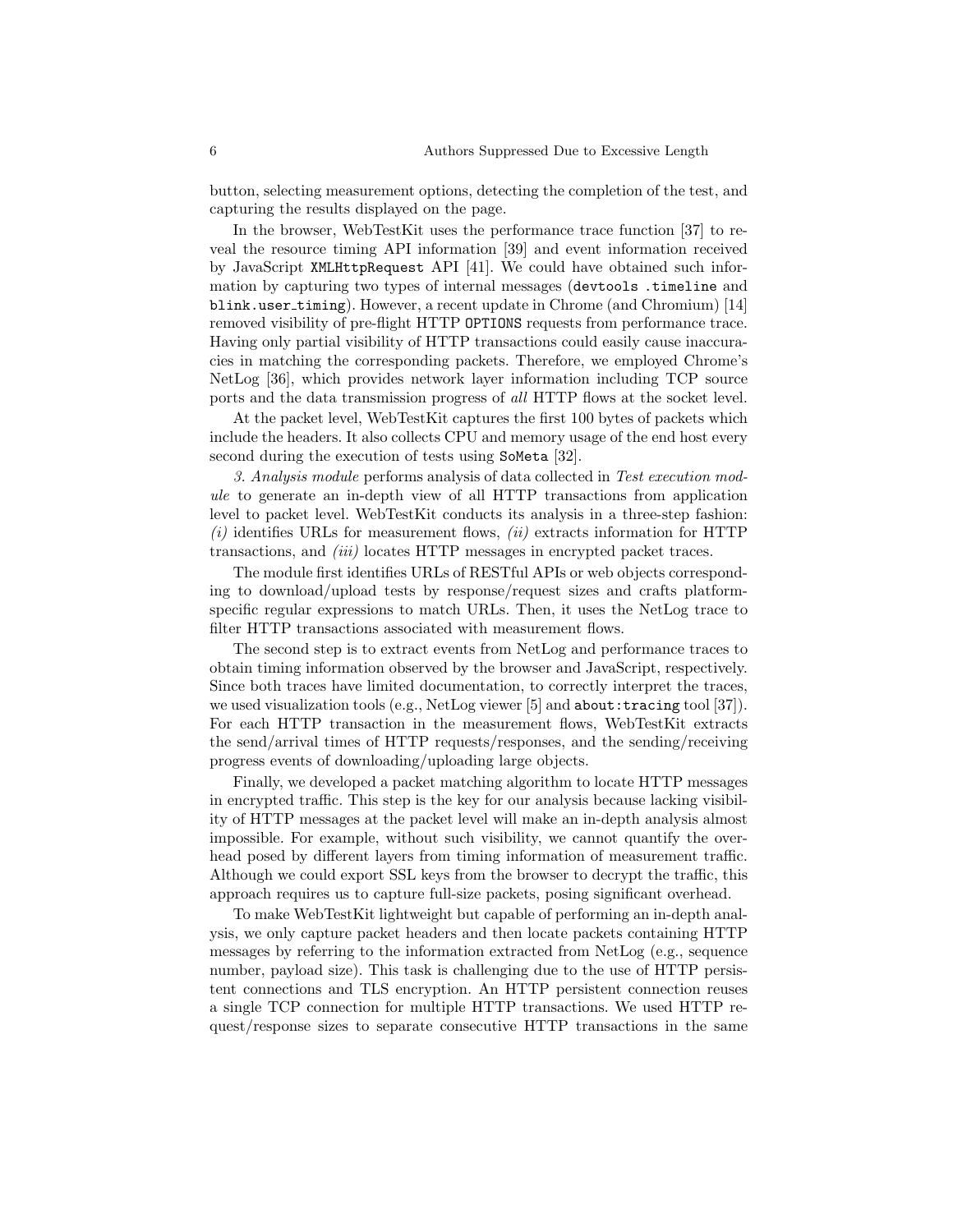TCP flow. However, we could not directly apply the HTTP request/response sizes obtained from NetLog to infer the total packet payload sizes, because TLS encryption induces an overhead of 20-40 bytes to TLS records to include the TLS Record header and padding bytes. The size of overhead depends on the cipher suite negotiated in the TLS Handshake process.

Our packet-matching algorithm is designed to tackle these two challenges. The algorithm first calculates the TLS overhead by identifying the first HTTP request packet in the first measurement flow. Because all test platforms initially perform latency or download tests using HTTP GET, the HTTP request is small and should fit in one packet. Therefore, the difference between the size of the HTTP header and the TCP payload size is the TLS overhead,  $S_{tls}$ . We assume the overhead is constant across different flows in the same experiment since the same cipher suite is used.

After the algorithm identifies the TLS overhead, it locates the end of the POST requests/GET responses, by estimating the size of the messages after TLS encryption using  $S_{body} + S_{tls} \times N_{prog}$ , where  $S_{body}$  is the message body size of the HTTP request/response, and  $N_{prog}$  is the number of progress update events of HTTP transactions in NetLog. For HTTP POST requests,  $N_{prog}$  is equal to the number of TLS records, which allows us to accurately calculate the size of requests after TLS encryption. However, as the network socket aggregates incoming response packets spanning multiple TLS records before passing data to the browser, the number of update events is fewer than of TLS records, implying an underestimation of the post-encrypted data size. To this end, the algorithm determines to have found the end of GET responses when it observes any outgoing data packet after receiving the expected amount of data (indicating the next HTTP request) or the end of TCP connection.

#### 4.3 Implementation

Our implementation of WebTestKit<sup>1</sup> consists of  $\approx 2k$  lines of JavaScript code and  $\approx$ 10k lines of Golang code. For test execution and data collection, it uses puppeteer, a node.js library, to control a headless Chromium browser to programmably execute speed tests. It uses tcpdump to capture measurement packets, and SoMeta [32] to collect CPU and memory usage information on the end host.

# 5 Testbed Evaluation

We set up a semi-controlled testbed to examine the resource consumption of WebTestKit in four configurations and its impact on throughput measurements (§5.1), and the accuracy of the analysis module in matching packets to HTTP transactions in measurement flows (§5.2).

We performed two sets of experiments using  $(i)$  a server (Intel E3-Xeon 1270, 32GB RAM, 1Gbps Ethernet, Ubuntu 20.04), and  $(ii)$  a virtual machine (VM)

<sup>1</sup> Available at https://github.com/CAIDA/webtestkit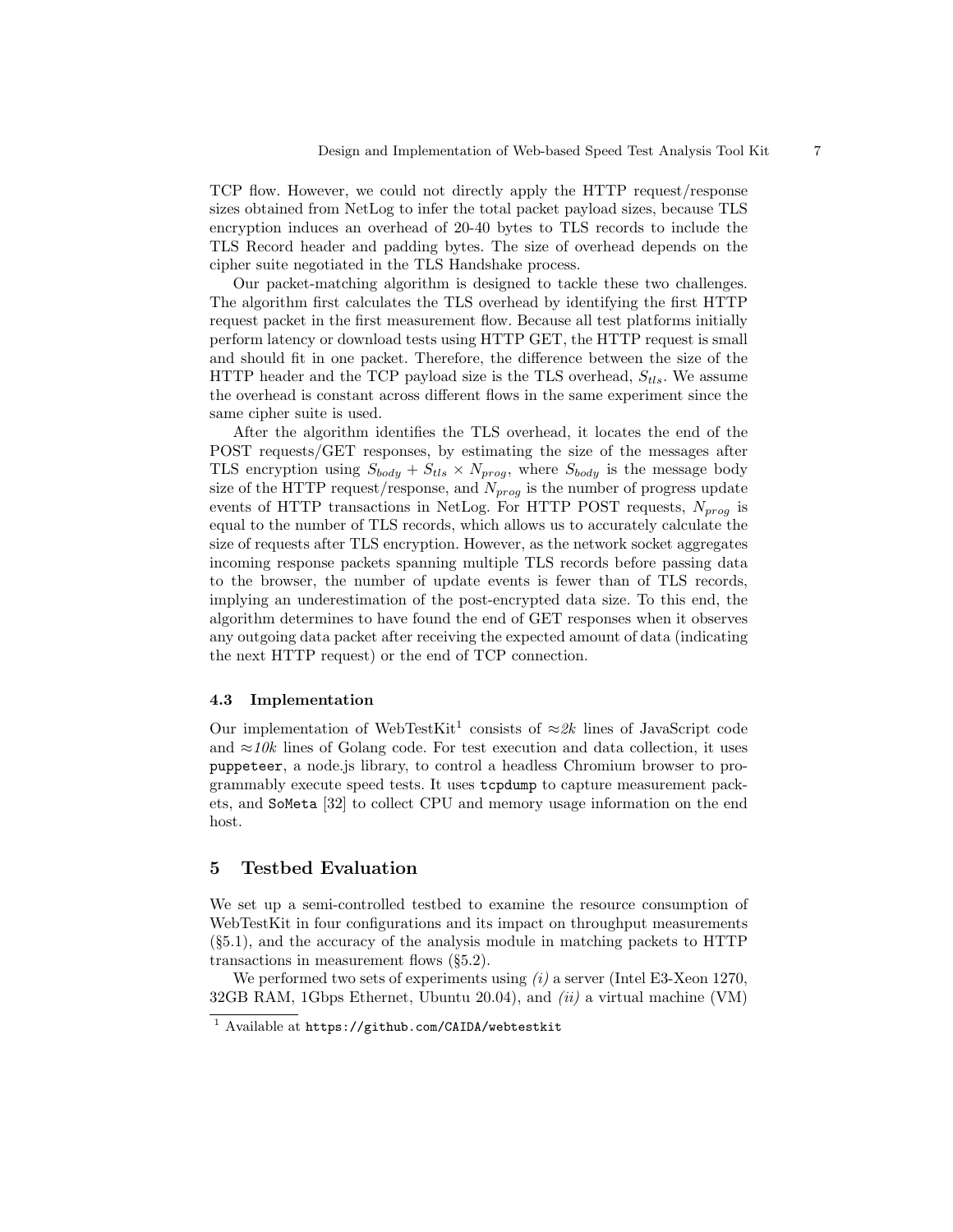allocated with 2 vCPU and 8GB RAM set up on this server to simulate a client with low computational power. We performed speed tests with the five platforms listed in Table 1 using WebTestKit. For consistency, Ookla tests used a server hosted by 13D.net in Hong Kong, and Xfinity speed tests used servers in Seattle, WA. We configured four scenarios in WebTestKit, denoted with  $(snaplen, D/N)$ , where snaplen is the snapshot length used in  $t$ cpdump (disabled when snaplen = 0), and  $D/N$  represents disabling/enabling NetLog. We ran each speed test in each scenario 50 times in the VM.

#### 5.1 Resource Overhead of WebTestKit

We studied resource usage and its impact on measurements results under different configurations of WebTestKit. Fig. 1a and 1b show box-and-whisker plots of CPU idle rate and reported download throughput of Ookla speed tests in the VM, respectively. As expected, the control case (0,D) consumed the least CPU resource. By default, WebTestKit adopted the leftmost scenario (100,N) in the figures, which consumed  $4.2\%$  more CPU time in median than that of  $(0,D)$ , but  $1.5\%$  less than  $(65535,N)$ , which captures full-size packets. Comparing scenarios (100,N) and (100,D), we found that enabling NetLog slightly increased the median CPU usage by 2.4%. The download throughput followed a similar pattern to the CPU idle rate. Capturing full-size packets had the lowest median throughput (507Mbps), 41Mbps lower than the  $(100,N)$  scenario. Our results showed that compared to full-size packet capture, the default configuration of WebTestKit had a significantly lower impact on the throughput measurement.



Fig. 1: Box-and-whisker plots for Ookla test results under four configurations.

#### 5.2 Accuracy of Analysis Module

We evaluated the accuracy of the analysis module in identifying HTTP transactions in encrypted packets. We used data collected in test scenario (65535,N) in our testbed experiments from the server, so that we could decrypt the traffic to reveal HTTP messages as ground truth. We compared the packet sequence numbers of HTTP request and response headers inferred by our analysis module and the actual ones observed in the decrypted traffic. We define Request/Response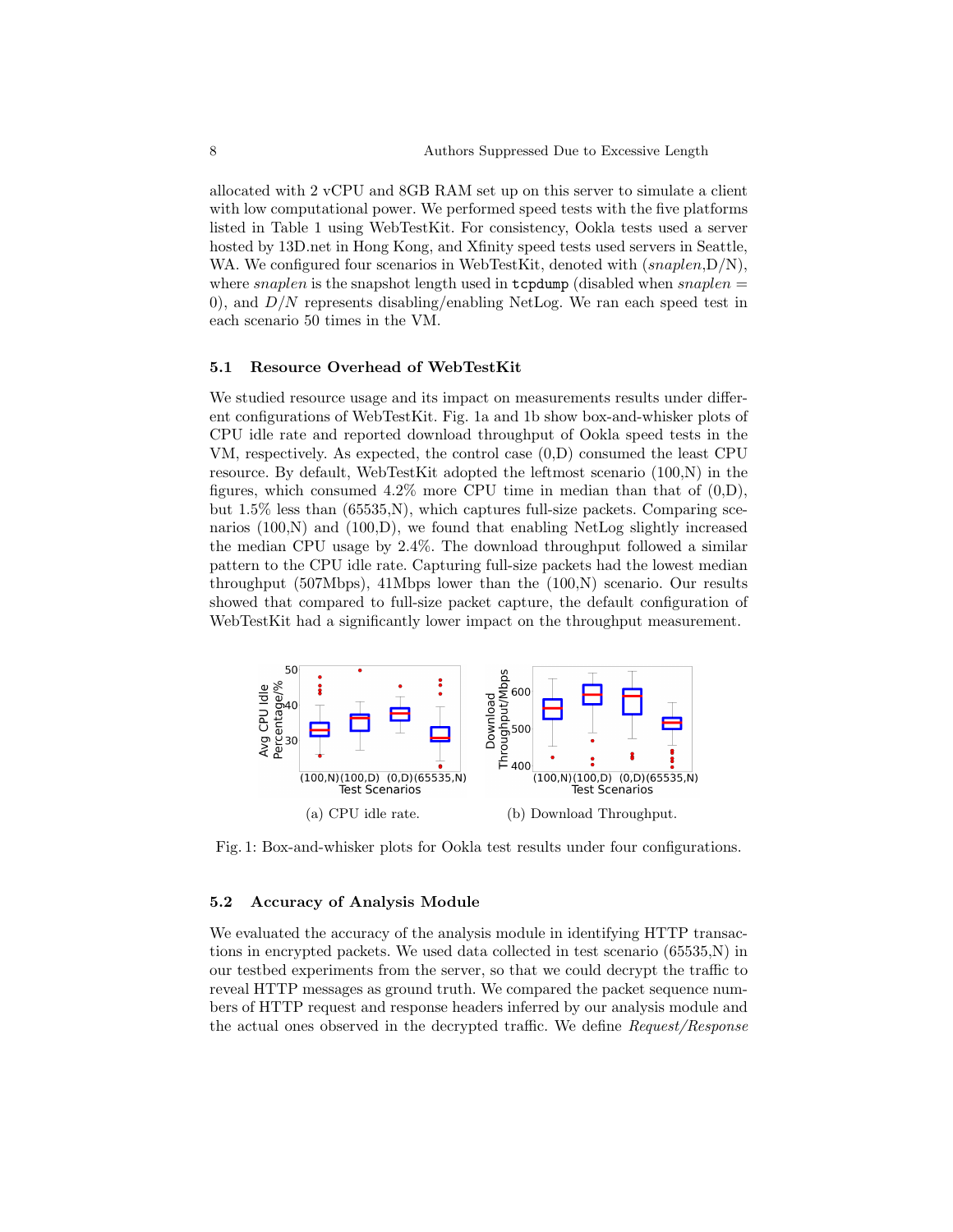matching accuracy  $(=\frac{\text{# of correctly located HTTP requests/ responses}}{Total \text{ # of HTTP requests/ responses}})$  to quantify the accuracy of our packet matching algorithm.



Fig. 2: Accuracy of the packet matching algorithm for HTTP responses



Fig. 3: The number of different HTTP requests for five speed tests

We examined our results in Ookla and Xfinity speed tests, because we could select the same servers in repeated trials. We found that WebTestKit achieved 100% matching accuracy in locating all HTTP requests. Fig. 2 shows CDFs of the response matching accuracy over 50 runs. We obtained very high accuracy here as well, except the HTTP GET responses in Ookla tests, where the median accuracy was 54.5%. The reason is that the Ookla server sent a TLS new session ticket packet to the client right after receiving the probing GET requests. We cannot easily distinguish this type of control packet from HTTP headers based on the information in the TLS record protocol header. We found that these mismatches had minimal impact on analyzing measurements. First, all these incorrectly inferred HTTP responses were for latency measurements before the actual download throughput tests, which had only a header indicating 200 OK status. Second, the send times of the TLS packets were close to those of the send HTTP response headers. Specifically, these TLS packets were only 3 or 4 packets ahead of the actual HTTP responses.

### 6 Use Cases

We present three use cases of WebTestKit:  $(i)$  characterizing the types and sizes of HTTP transactions of 5 speed test platforms  $(\S6.1), (ii)$  diagnosing high variances in latency measurements  $(\S6.2), (iii)$  and evaluating the inaccuracy in latency measurement using HTTP request-response time (§6.3).

#### 6.1 Characterizing Speed Tests with HTTP Transactions.

Without access to the source code, speed tests' methodologies remain opaque. We used WebTestKit to characterize their implementations. We ran five speed tests – Xfinity (CC), SpeedOf.Me (ME), Ookla (OK), Fast.com (FT), and Cloudflare  $(CF)$  – 20 times with default settings in a workstation connected to a 1Gbps campus network. Fig. 3 shows the average number of each type of HTTP request elicited by the tests. All tests sent 10-50 HTTP GET requests to measure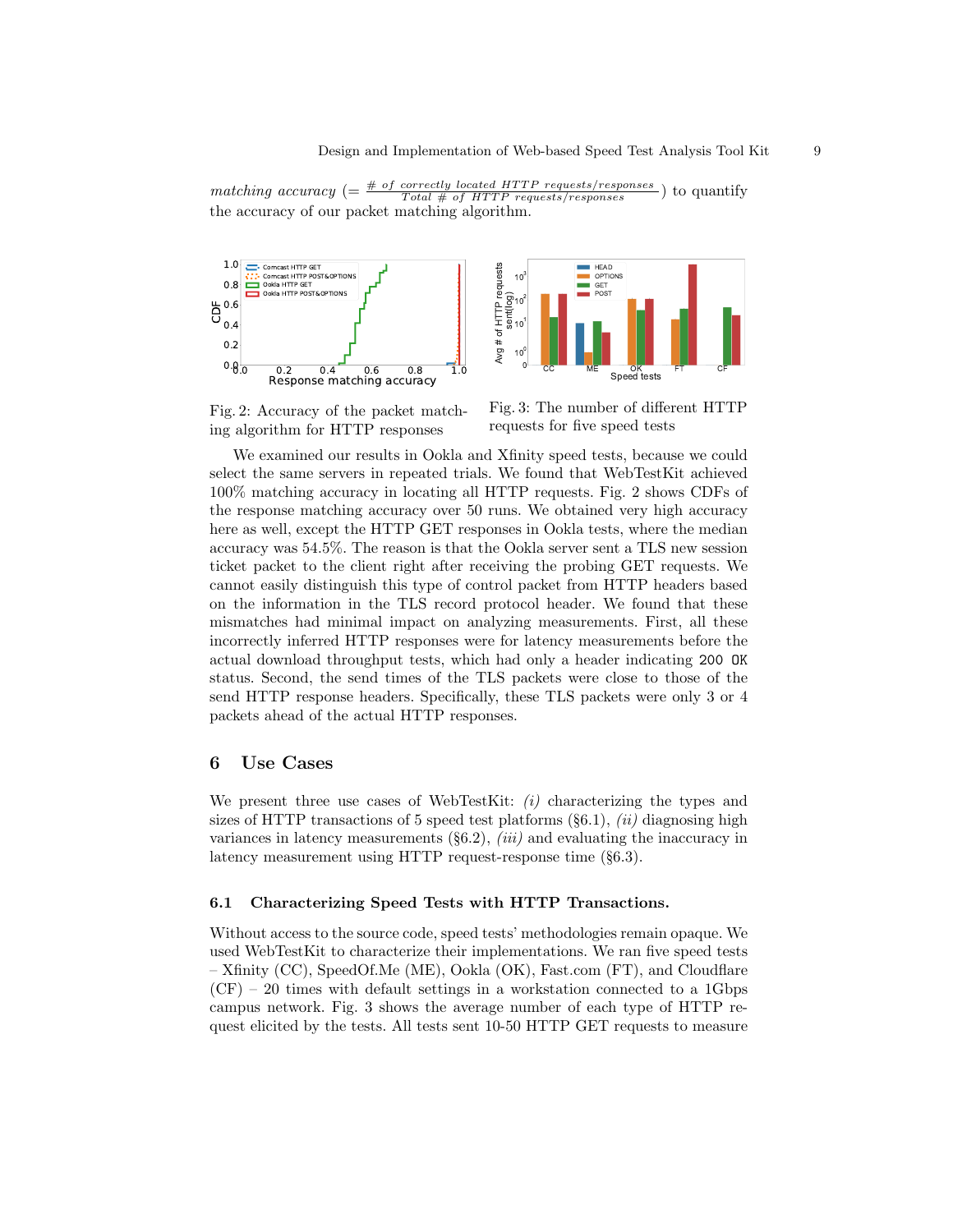downlink throughput. Meanwhile, Xfinity, Ookla, and Fast.com sent hundreds to thousands of HTTP POST requests, mainly for uplink throughput tests. Except for CloudFlare, all tests sent many HTTP OPTIONS requests. These requests were the preflighted requests to enforce the cross-origin resource sharing policy (CORS) in browsers [40]. The test servers in these four tests were in different domains from the web interface, which triggered a preflighted request for every new URIs to the test servers. Although small, these requests still consumed network bandwidth and delayed the sending of POST requests.

Fig. 4 shows two histograms of response sizes of HTTP GET and request sizes of HTTP POST for the five platforms. Over 80% of web objects downloaded by Fast.com were either 2KB (20.15%) or 24MB (63%). Xfinity's download objects sizes were between 53MB and 78MB and the download test often did not finish due to time limit expiration. SpeedOf.Me used the largest web object (128MB) among all tests. 35% of GET requests from Ookla tests had the response size of only 300B and 79% of GET requests from Cloudflare tests had the response size <1MB. All uplink tests had more consistent choices in POST request sizes than GET response sizes. We found that the POST requests sent by Fast.com were either very small (98% were 480Bytes) or very large (0.9% were >26MB). High variances between numbers and sizes of HTTP transactions for different platforms might lead to inaccuracies in various network environments [10].



Fig. 4: The distribution of HTTP object sizes for the five speed tests.

#### 6.2 Variances in RTT Measurements

To observe RTT variances, we conducted analysis on the data collected using CLASP [21], which performed hourly tests from a VM in Google Cloud us-west1 to the nearest Xfinity speed test servers in Seattle, WA for two weeks (Jul 7-15, 2020). Because Xfinity by default selected servers in Little Rock, AR, we had WebTestKit instead configure the server location to Seattle, WA. Xfinity speed test sent ten persistent HTTP GET requests consecutively and reported the minimum HTTP request-response time as the RTT.

RTTs largely varied between 10-55ms throughout the time period (Fig. 5a). The screen capture WebTestKit recorded after each test confirmed that the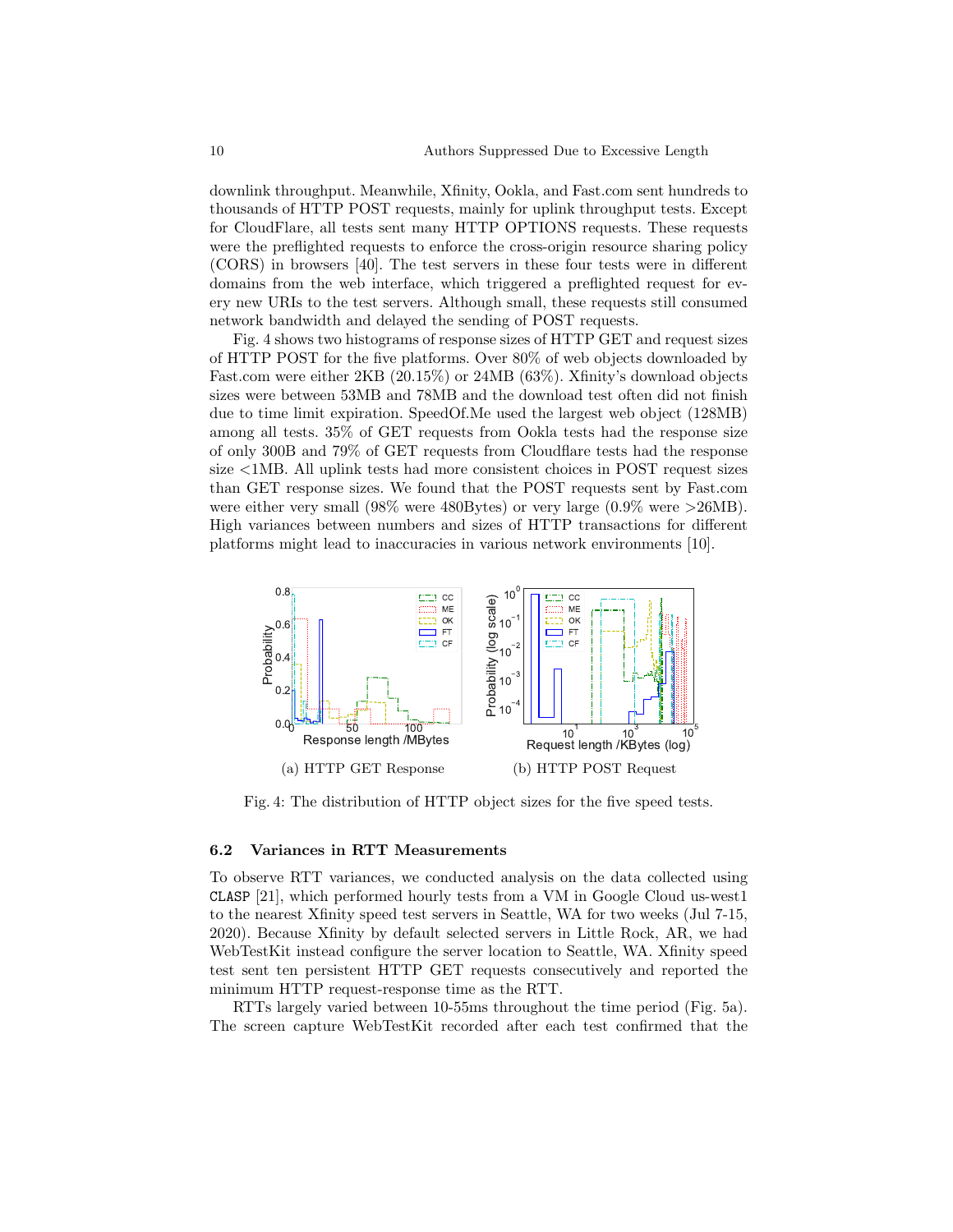

Fig. 5: Hourly Xfinity measurements from GCP us-west1 to test servers in Seattle, WA. (a) RTTs fluctuated throughout the measurement period. (b) 25.7% of tests reported high RTTs (>50ms) still used the default servers in Little Rock, AR, ignoring our selection.

script correctly selected the server location. However, WebTestKit revealed that the measurements reporting high RTTs did not use the correct servers. Fig. 5b shows the distributions of the RTTs reported by each test according to the test servers' IP. We used the server information crawled from the test platform to locate the servers. Each location had three test servers in the same /24 subnet. The left-/right-three servers were located in Seattle/Little Rock, respectively. The RTTs to servers in Little Rock were above 50ms, while the RTTs to Seattle servers showed a bimodal distribution with peaks at 9ms and 23ms, possibly due to an asymmetric reverse path (Comcast  $\rightarrow$  GCP).

The high RTT variations were partially due to Xfinity speed test failing to switch to the selected servers even when specified in the webpage. We reported this issue to Comcast for further investigation. This example illustrates WebTestKit's capability to diagnose problems with speed test implementations.

#### 6.3 Accuracy of RTT Measurements.

Web-based speed tests often use HTTP request-response times (HRTs) to estimate RTTs, an important factor for server selection and throughput estimation. The packet matching algorithm allows WebTestKit to estimate HRTs from packet traces. Meanwhile, JavaScript-based test clients could use two APIs to measure HRTs: XMLHttpRequest (XHR) [41] and Resource Timing APIs (RET) [39], which both could introduce overhead to measurement results from browser rendering and system function calls. To evaluate the accuracies of these two APIs, WebTestKit records timing information from both in execution and compares them with the derived HRTs.

We analyzed the HRTs in our Xfinity speed test measurements (§6.2). We obtained three HRTs for the  $i<sup>th</sup>$  HTTP transactions used for latency measurements with XHR  $(T_X^i)$ , RET  $(T_R^i)$ , and packet traces  $(T_P^i)$ . We then computed the differences between two of the HRTs,  $\Delta_{B-A}^i(= T_B^i - T_A^i, \forall A, B \subset \{X, R, P\})$ . Blue, cyan, and purple bars in Fig. 6 represent the probability of different values of  $\Delta_{X-R}$ ,  $\Delta_{R-P}$ , and  $\Delta_{X-P}$ , respectively. We found XHR performed much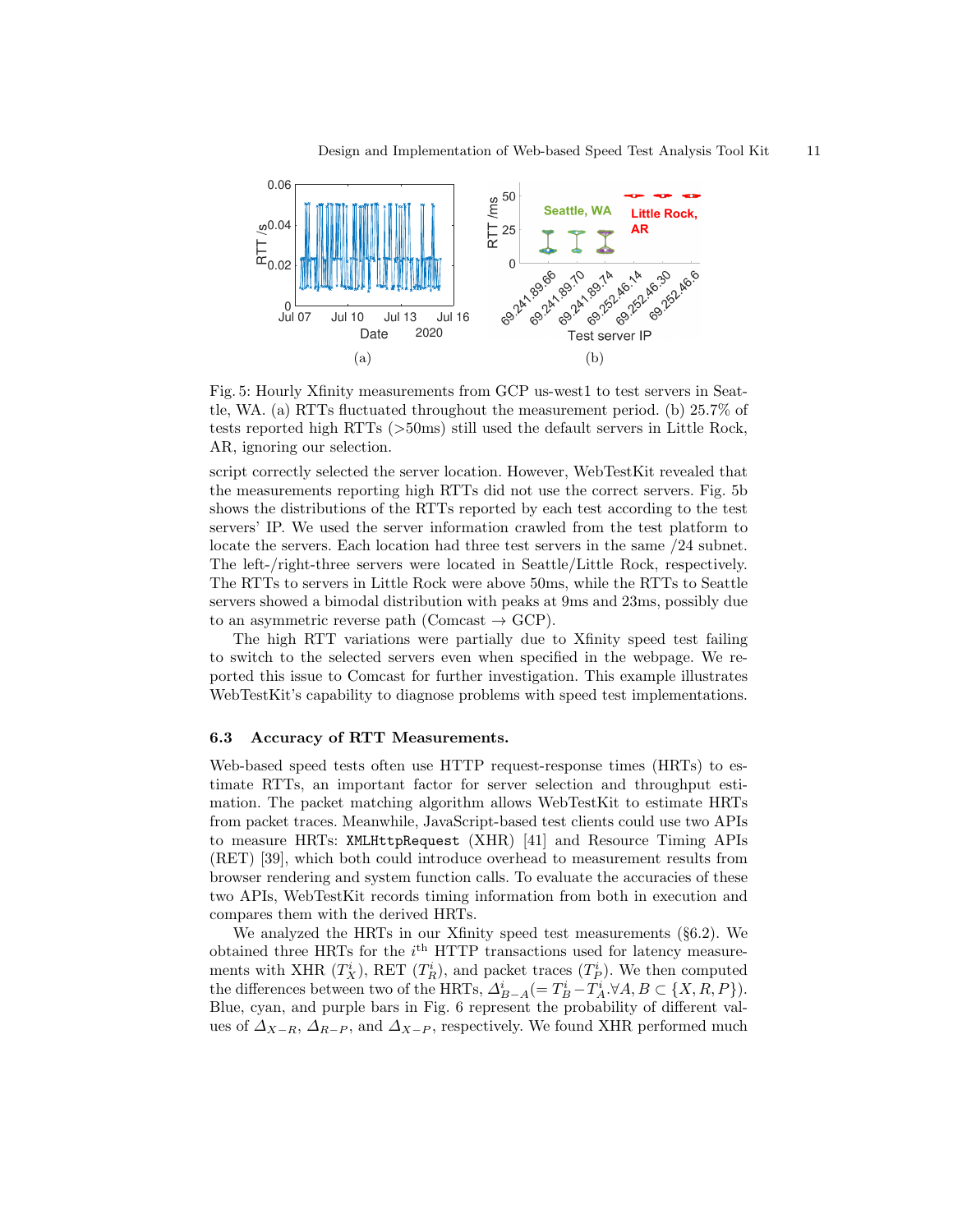worse than RET. The minimum value of  $\Delta_{R-P}$  and  $\Delta_{X-P}$  were 0.59ms and 2.3ms, respectively, indicating the unavoidable inflation in HRTs. 66.4%/83.1% of  $\Delta_{R-P}/\Delta_{X-P}$  was less than 1ms/10ms, respectively. Even though RET was much more accurate than XHR, we found 10% of  $\Delta_{R-P}$  were higher than 28ms.



Fig. 6: Normalized histograms of HRT differences,  $\Delta$ , between  $T_X$ ,  $T_R$ , and  $T_P$ .

Fig. 7: CDFs of reported latency and minimum RTTs obtained from different layers.

We studied the impact of the HRT inaccuracy on the final measurement results. We selected the minimum HRTs measured with XHR, RET, and packet trace (Pcap) in each test. Fig. 7 shows the CDFs of the minimum RTTs and the reported latency. Xfinity speed test used the XHR method to measure RTTs. Therefore, the reported values were almost identical to the XHR values, except for the rounding errors. The RTTs derived using RET and packet trace were consistently lower than the XHR RTT values by around 2 and 2.9 ms, respectively, consistent with our results in Fig. 6. As the RTT between the VM and test servers in Seattle was low (The lowest RTT was 7.01ms/7.93ms/10.0ms measured by packet trace/RET/XHR), the error rate in RET/XHR was over  $13\%/30\%$ , respectively. We concluded that using XHR to measure RTTs resulted in inflated values. Applying a minimum filter to measurements did not mitigate this error.

## 7 Conclusion

We presented WebTestKit, a unified and configurable framework for automating speed tests and performing cross-layer analysis of test results. Our evaluation showed WebTestKit was lightweight and accurate in interpreting encrypted traffic. We used WebTestKit to characterize the behavior of five major speed tests and identify a large number of preflighted requests, generating additional network overhead. We discovered high variances in RTT measurements of Xfinity speed test, caused by inconsistency between web interface and test servers.

## Acknowledgment

We thank anonymous reviewers for their valuable comments. This work was supported by the Key-Area Research and Development Program of Guangdong Province (No. 2020B010164001), NSF CNS-2028506, NSF OAC-1724853, Comcast Innovation Fund, and Google Cloud credit grant.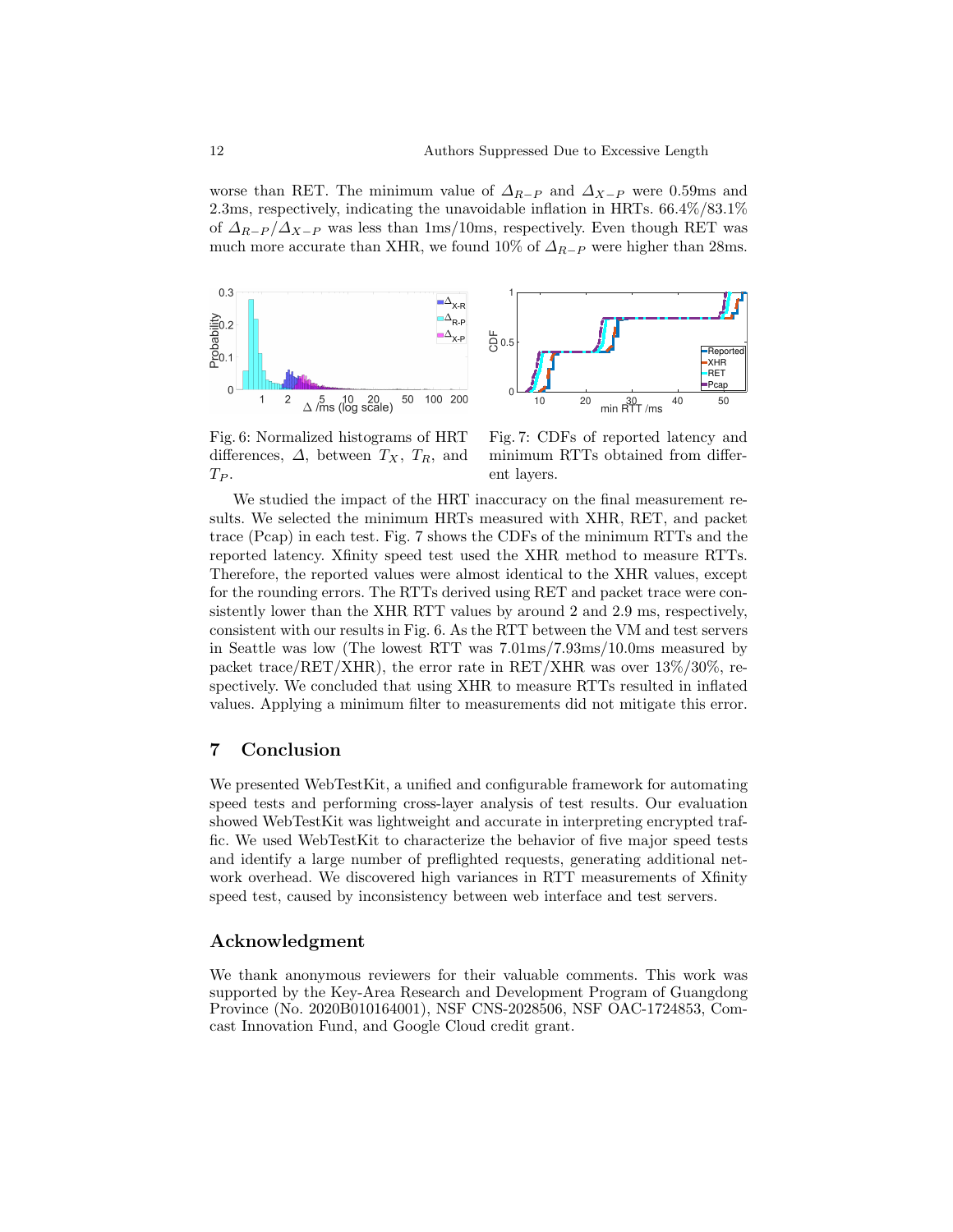## References

1. Ookla open datasets. https://registry.opendata.aws/ speedtest-global-performance/.

- 
- 2. Speedof.me. https://speedof.me.
- 3. S. Bauer, D. Clark, and W. Lehr. Understanding broadband speed measurements. In Proc. TPRC, 2010.
- 4. S. Bauer, W. Lehr, and M. Mou. Improving the measurement and analysis of gigabit broadband networks. Technical report, Massachusetts Institute of Technology, 2016.
- 5. Chromium. Netlog viewer. https://netlog-viewer.appspot.com/.
- 6. CloudFlare. Cloudflare speed test. https://speed.cloudflare.com.
- 7. Comcast. Xfinity speed test. http://speedtest.xfinity.com.
- 8. T. V. Doan, V. Bajpai, and S. Crawford. A longitudinal view of Netflix: Content delivery over IPv6 and content cache deployments. In Proc. IEEE INFOCOM, 2020.
- 9. Fast.com. Internet speed test. https://fast.com.
- 10. N. Feamster and J. Livingood. Measuring internet speed. Communications of the ACM, 63(12):72–80, nov 2020.
- 11. O. Goga and R. Teixeira. Speed measurements of residential Internet access. In Proc. PAM, 2012.
- 12. T. Haselton. CNBC tech guide: How to make sure you're getting the internet speeds you pay for. https://www.cnbc.com/2018/08/17/ how-to-check-internet-speed.html, 2018.
- 13. T. Høiland-Jørgensen, B. Ahlgren, P. Hurtig, and A. Brunstrom. Measuring latency variation in the internet. In Proc. ACM CoNEXT, 2016.
- 14. HTTP Toolkit. Chrome 79+ no longer shows preflight CORS requests. https: //httptoolkit.tech/blog/chrome-79-doesnt-show-cors-preflight/.
- 15. N. Hu and P. Steenkiste. Evaluation and characterization of available bandwidth probing techniques. IEEE J.Sel. A. Commun., 21(6):879–894, Sept. 2006.
- 16. Hulu. Hulu help center: Test your internet connection. https://help.hulu.com/ s/article/speed-test?language=en\_US.
- 17. M. Jain and C. Dovrolis. End-to-end available bandwidth: Measurement methodology, dynamics, and relation with tcp throughput. IEEE/ACM Trans. Netw., 11(4):537–549, Aug. 2003.
- 18. W. Li, R. Mok, R. Chang, and W. Fok. Appraising the delay accuracy in browserbased network measurement. In Proc. ACM/USENIX IMC, 2013.
- 19. m lab. murakami. https://www.measurementlab.net/blog/murakami/. Accessed on Junly 15, 2021.
- 20. M-Lab. NDT (network diagnostic tool). https://www.measurementlab.net/ tests/ndt/.
- 21. R. K. Mok, H. Zou, R. Yang, T. Koch, E. Katz-Bassett, and K. Claffy. Measuring the network performance of google cloud platform. In ACM IMC, Virtual Event, 2021.
- 22. Netflix. Netflix help center: Internet connection speed recommendations. https: //help.netflix.com/en/node/306.
- 23. Ookla. About ookla. http://www.speedtest.net/en/about.
- 24. Ookla. Speedtest. http://www.speedtest.net.